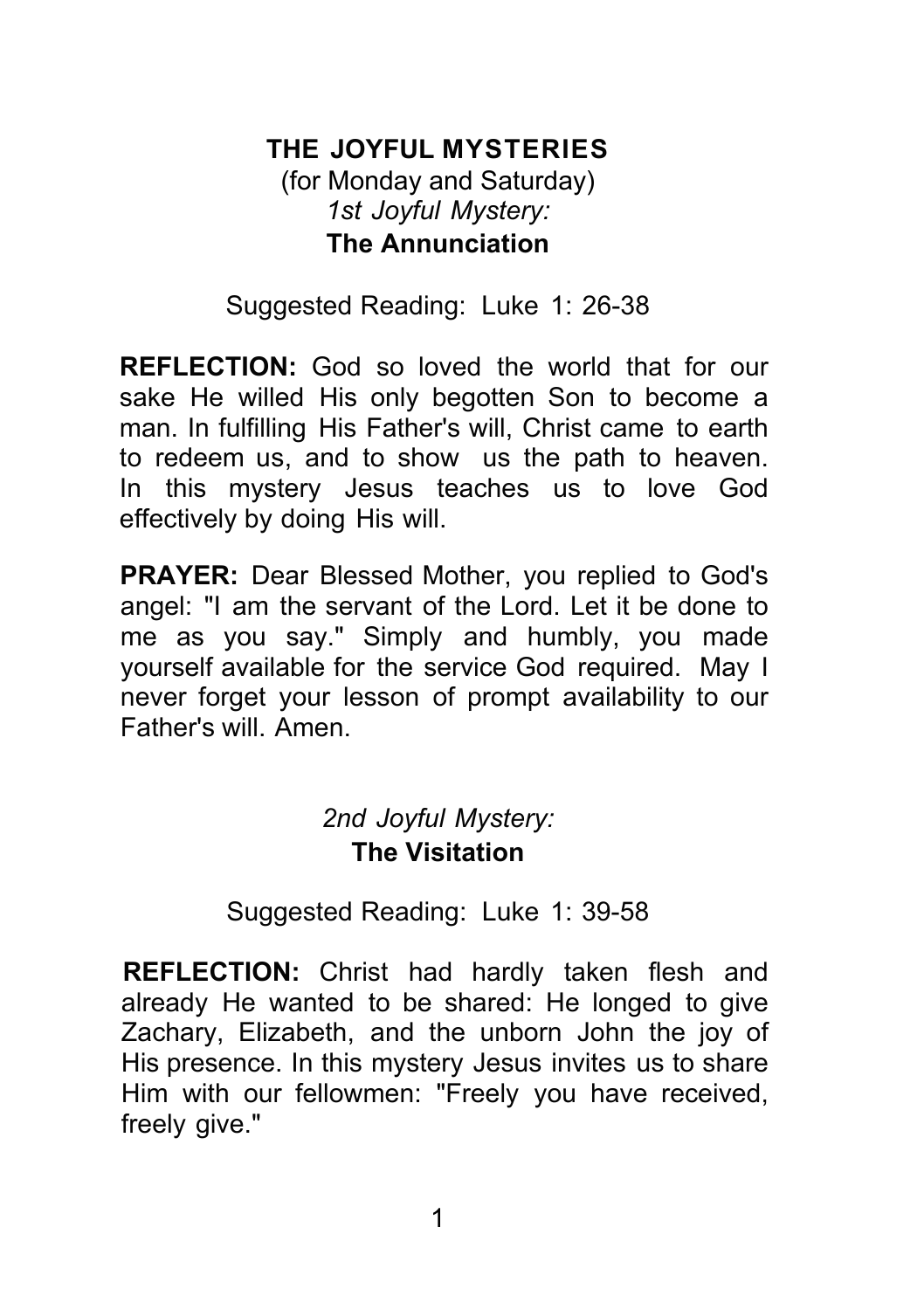**PRAYER:** Dear Blessed Mother, your example of charity and apostolic zeal is a precious lesson. Make me understand how to preserve the faith by sharing Christ with others less privileged spiritually. Whenever I keep my faith in Christ.to myself, please remind me to care and share, at least through the charity of prayer. Amen.

### *3rd Joyful Mystery:* **The Nativity**

### Suggested Reading: Luke 2: 1-20

REFLECTION: At Bethlehem the kindness and graciousness of God our Savior appeared to invite a sin-saddened world to rejoice. The herald an- gels greeted Christ's birth as good news of great joy. We believe in Christ. So be full of the joy He gives us as a pledge of endless bliss in His presence.

PRAYER: Dear Blessed Mother, help me to serve the Lord with gladness. May I put away all gloom and sadness to look like a Christian firmly con- vinced of God's loving-kindness and mercy. Let me be glad in Him and joyful because of His spirit. Then like you I can be a cause of joy to all around me. Amen.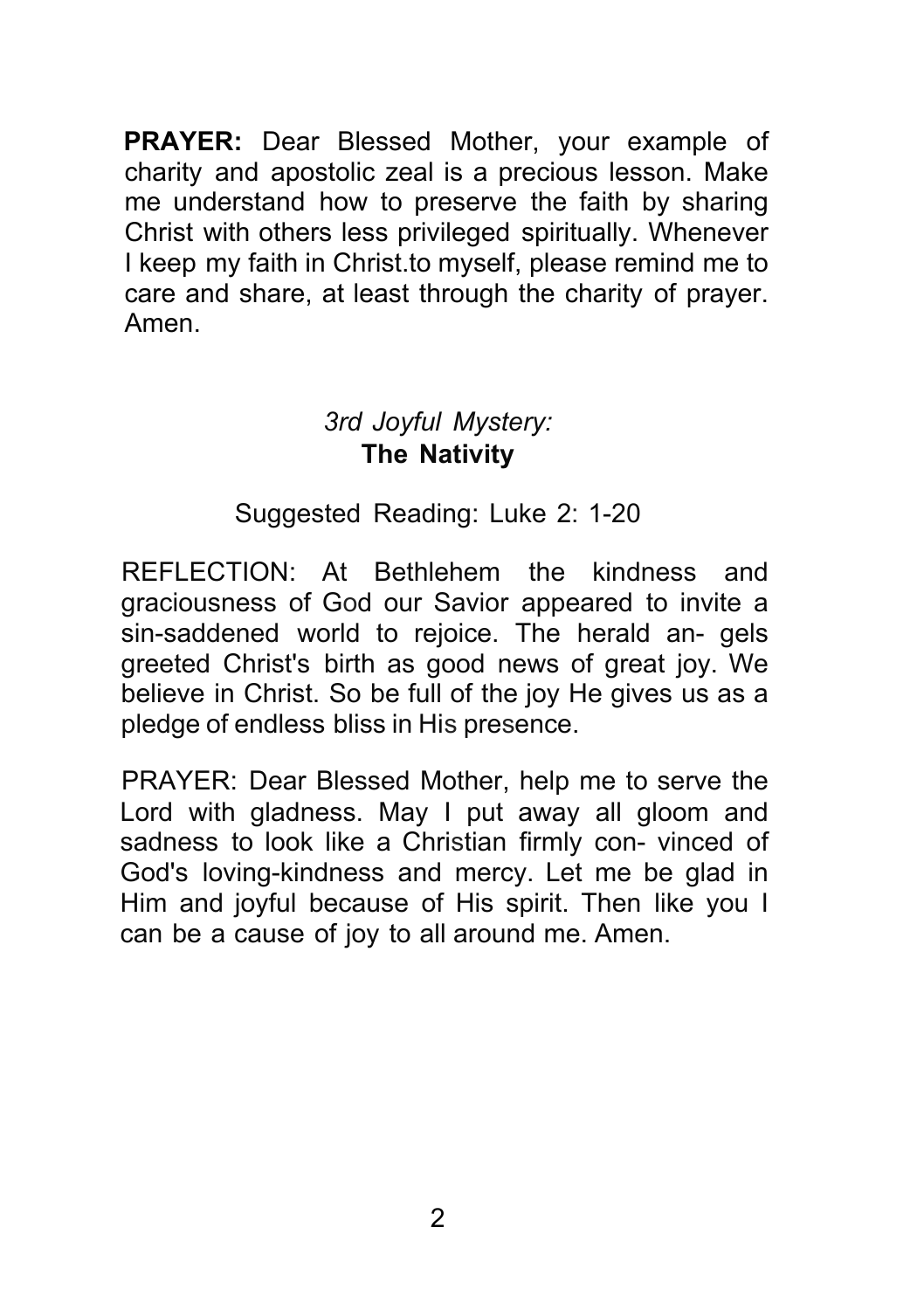### *4th Joyful Mystery:* **The Presentation**

Suggested Reading: Luke 2: 22-35

REFLECTION: When we were baptized, we were presented to the Lord in His temple. We then agreed to serve Him faithfully on earth that we might worship Him and be His forever. May this Rosary mystery always recall our baptismal promises and inspire us to live up to them.

PRAYER: Thank you, dear Blessed Mother, for turning my thoughts to my first meeting with Christ at the baptismal font. In joining His company I rejected evil and sin by pledging lifelong fidelity to Christ. Virgin most faithful, please pray to the Lord for me that I may remain totally and generously dedicated to Him and keep my baptismal promises. Amen.

# *5th Joyful Mystery:* **The Finding in the Temple**

### Suggested Reading: Luke 2: 41-52

**REFLECTION:** In our lives also there will be strange divine doings to puzzle us. We may wonder in dismay what God wants to accomplish. We may wish to probe in prayer to discover His hidden reasons. God does not ask us to understand His doings fully, but rather to align our wills with His in complete, filial trust.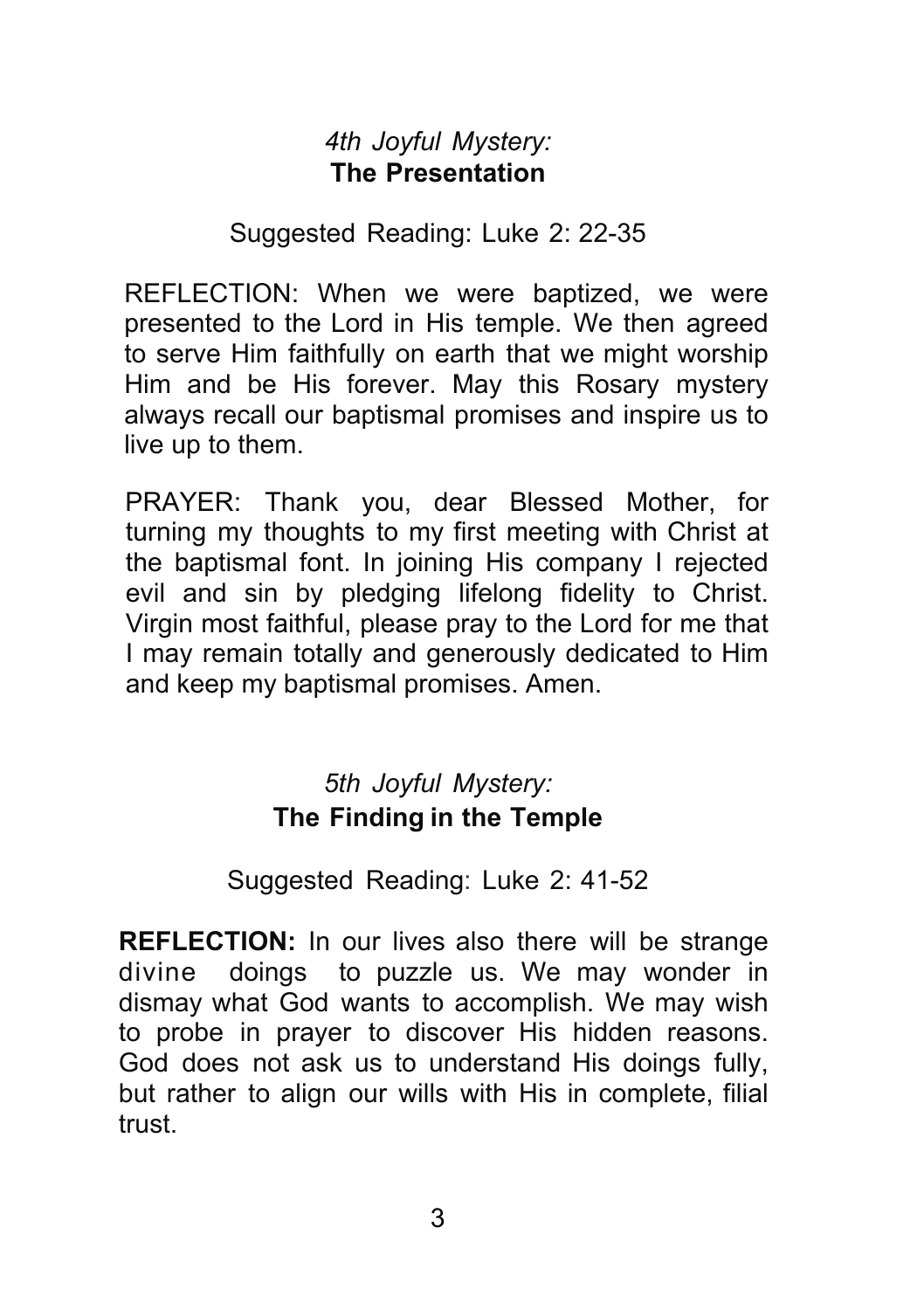**PRAYER:** Dear Blessed Mother, the thousand "whys" on my lips are not always the best response to God. May His Holy Spirit teach me, as He taught you, to accept His ways without always asking God to prove again His care of me. May I always reverence His presence within me as another living temple of His glory. Amen.

#### **THE SORROWFUL MYSTERIES** (for Tuesday and Friday) *1st Sorrowful Mystery:* **The Agony in the Garden**

#### Suggested Reading: Luke 22: 39-44

REFLECTION: "In His anguish He prayed with all the greater intensity." In this sorrowful episode Jesus shows us why, the greater our physical or emotional distress, the more earnest should be our prayer. God will not guarantee to remove our burden, but He will surely grant us at least the comfort, courage, and strength to endure.

PRAYER: Dear Blessed Mother, kindly teach me to give prayer a major place in my life. Guide me in the ways of that humble, confident, persevering prayer that links God's strength to my weakness. May I translate my belief into action, and pray with greater fervor when my days are beset with difficulties. Amen.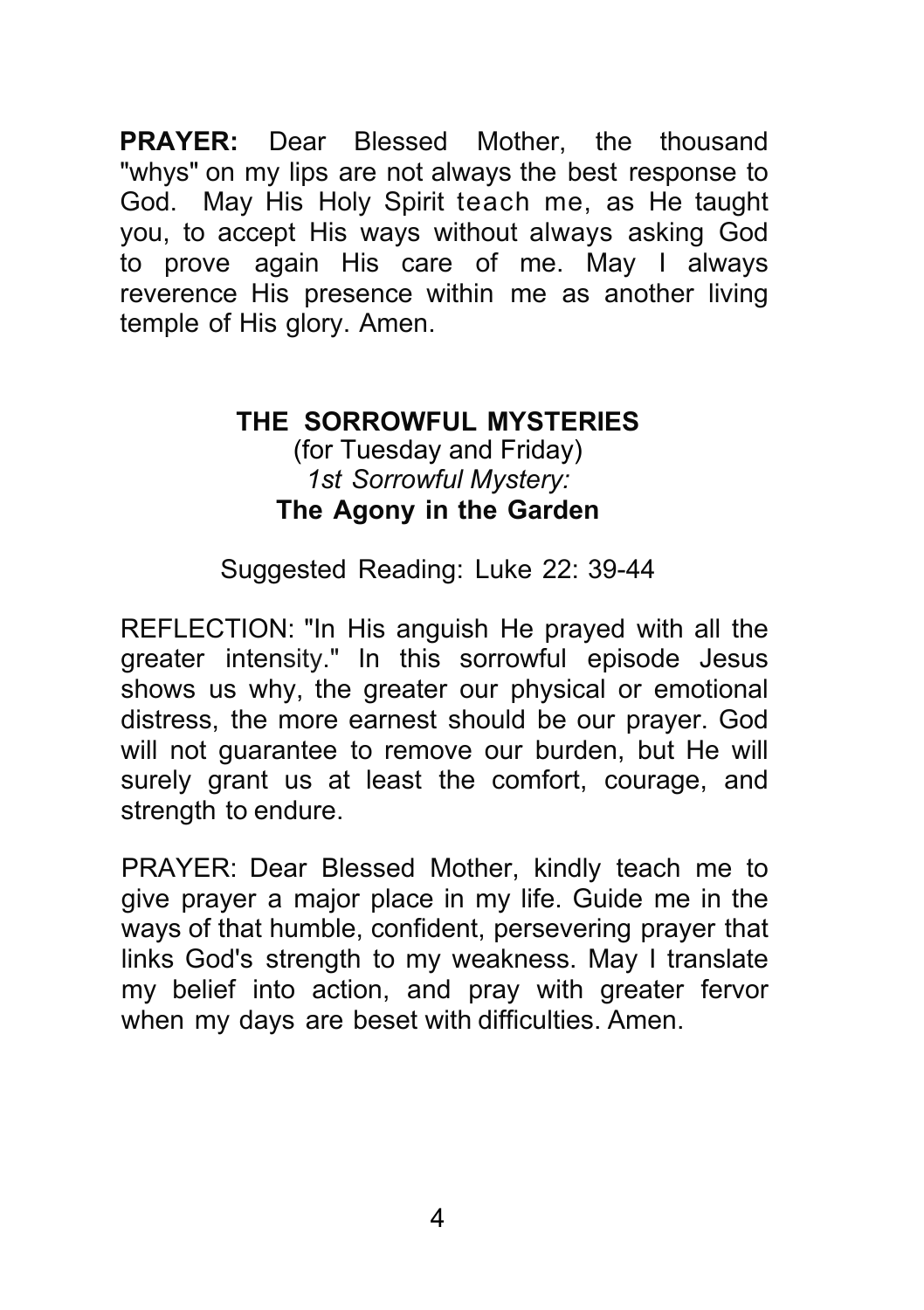### *2nd Sorrowful Mystery:* **The Scourging**

#### Suggested Reading: Mark 15: 1-15

REFLECTION: With His mental anguish Jesus knew agony also in the flesh. His scourging reminds us of the excruciatingly painful blows inflicted upon His body. By those stripes sinners are healed, for it was sin that caused His scourging at the pillar.

PRAYER: Dear Blessed Mother, in baptism I died to sin and rose with Christ to a new life. It was a beautiful beginning, but I grieve at the many times sin has since gained the upper hand over me. Mother of Sorrows, please obtain for me the grace to be truly sorry for all my sins. By the stripes of Christ my Savior may I be healed and made holy. Amen.

### *3rd Sorrowful Mystery:* **The Crowning with Thorns**

#### Suggested Reading: Matt. 27: 27-31

REFLECTION: In this sorrowful mystery Christ's Mystical Body acquired a thorn-crowned Head. Let the pain and shame of this mock crowning be an unforgettable lesson for us. If we accept the kingship of our blessed Redeemer, we must let Him reign and truly rule in every area of our lives.

PRAYER: Dear Mother of my Lord and King, intercede for me in His presence. Pray that He may reign ever more completely in my mind, my will, my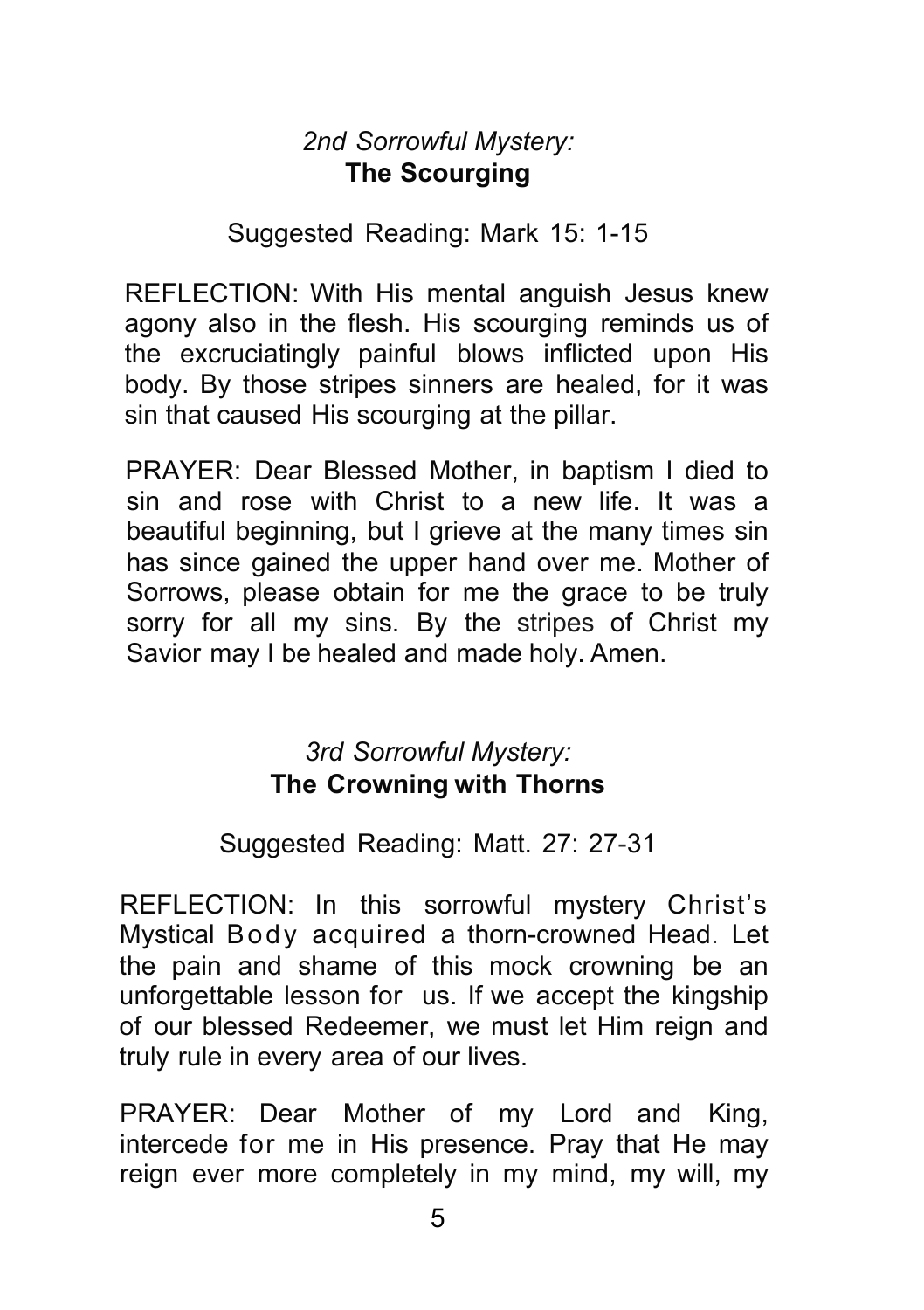heart, and in all the members of my body. May His kingdom come more fully in my life, in all the lives that touch mine, and in all hearts the world over. Amen.

### *4th Sorrowful Mystery:* **The Carrying of the Cross**

### Suggested Reading: Mark 15: 20-25

REFLECTION: Rise and fall, rise and fall: that was the pattern for the Master. It remains the same for all His disciples and for us! When we fall, we must rise again and keep going forward as Jesus did. Keep moving ahead with Him, and the cruel cross on our shoulders will be a little lighter.

PRAYER: Dear Mother Mary, Jesus wants me to take up my cross daily and go forward with Him. When you see me dragging my burden, please remind me that there is a better and more Christ like way to bear it. Pray for me now that I may carry today's cross with love. Pray for me daily that I may rise with courage after each fall. Amen.

# *5th Sorrowful Mystery:* **The Crucifixion**

Suggested Reading: Mark 15: 29-41

**REFLECTION:** Jesus died on the cross for us. Now He wants us to live no longer for ourselves, but for Him.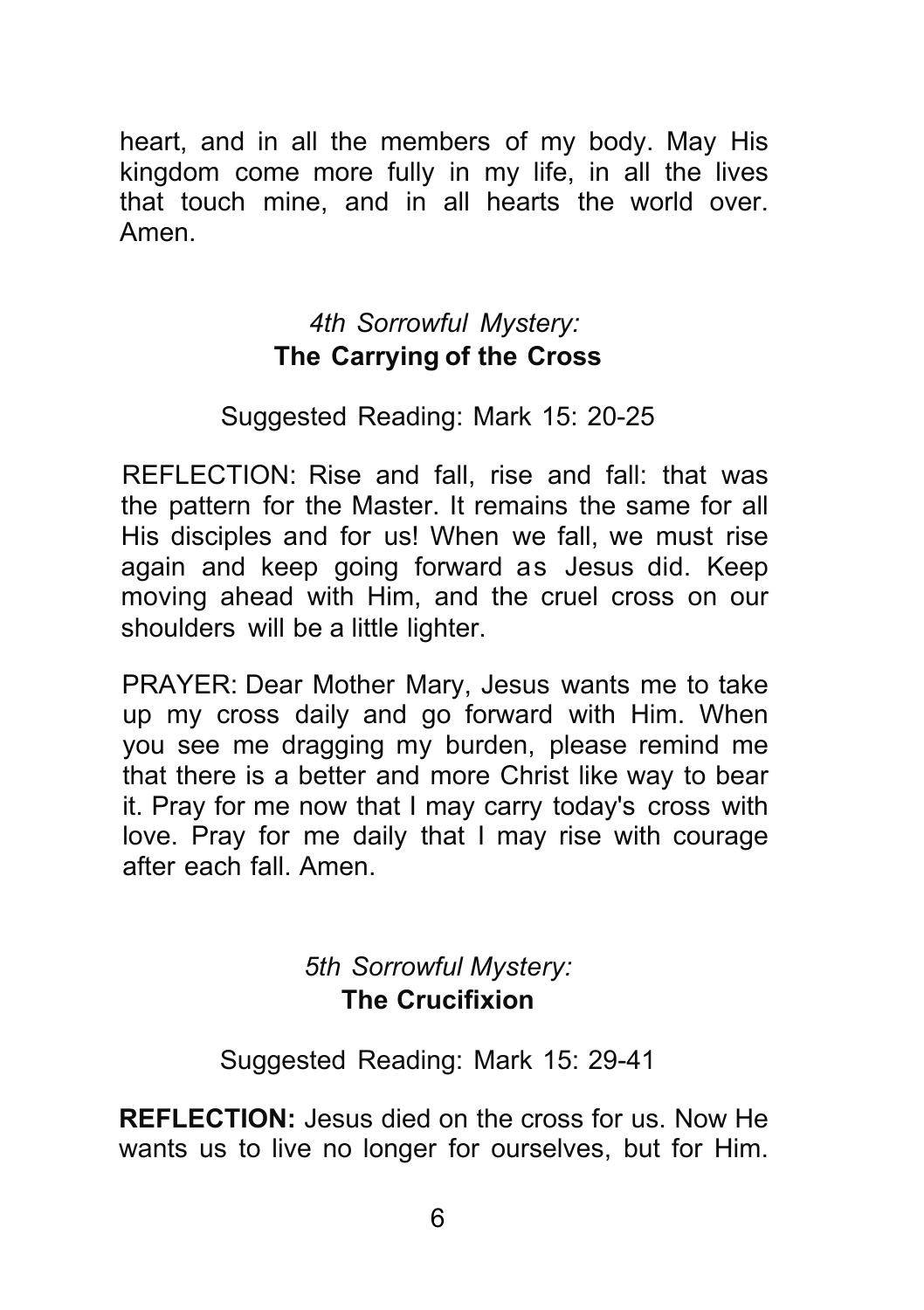Whether we live or whether we die, we belong to Him. He redeemed us; we were consecrated to Him in baptism. Lift up our hearts, then! Beyond our personal Good Friday there awaits a radiant Easter. Our Easter!

**PRAYER:** Dear Blessed Mother, strengthen my faith that the cross and the tomb were not the end for Jesus. They were the beginning of something great and glorious, the necessary preludes to His magnificent Easter victory. May I always see death in the perspective of resurrection and new life in His heavenly kingdom. Amen.

# **THE GLORIOUS MYSTERIES (for Wednesday and Sunday)**

### *1st Glorious Mystery:* **The Resurrection**

### Suggested Reading: Matt. 28: l-15

REFLECTION: We are a sign that God is alive. We must stand before the world as witnesses to the resurrection of the Lord Jesus and a sign that God lives. In His infinite mercy and love God made us His "Easter people" in holy baptism. Let us ask ourselves this question: Does Jesus Christ risen from the dead make all the difference in our lives?

PRAYER: Queen of heaven, rejoice, because your Son has risen as He foretold. May the Risen Jesus be the light of my life, the joy of my heart, my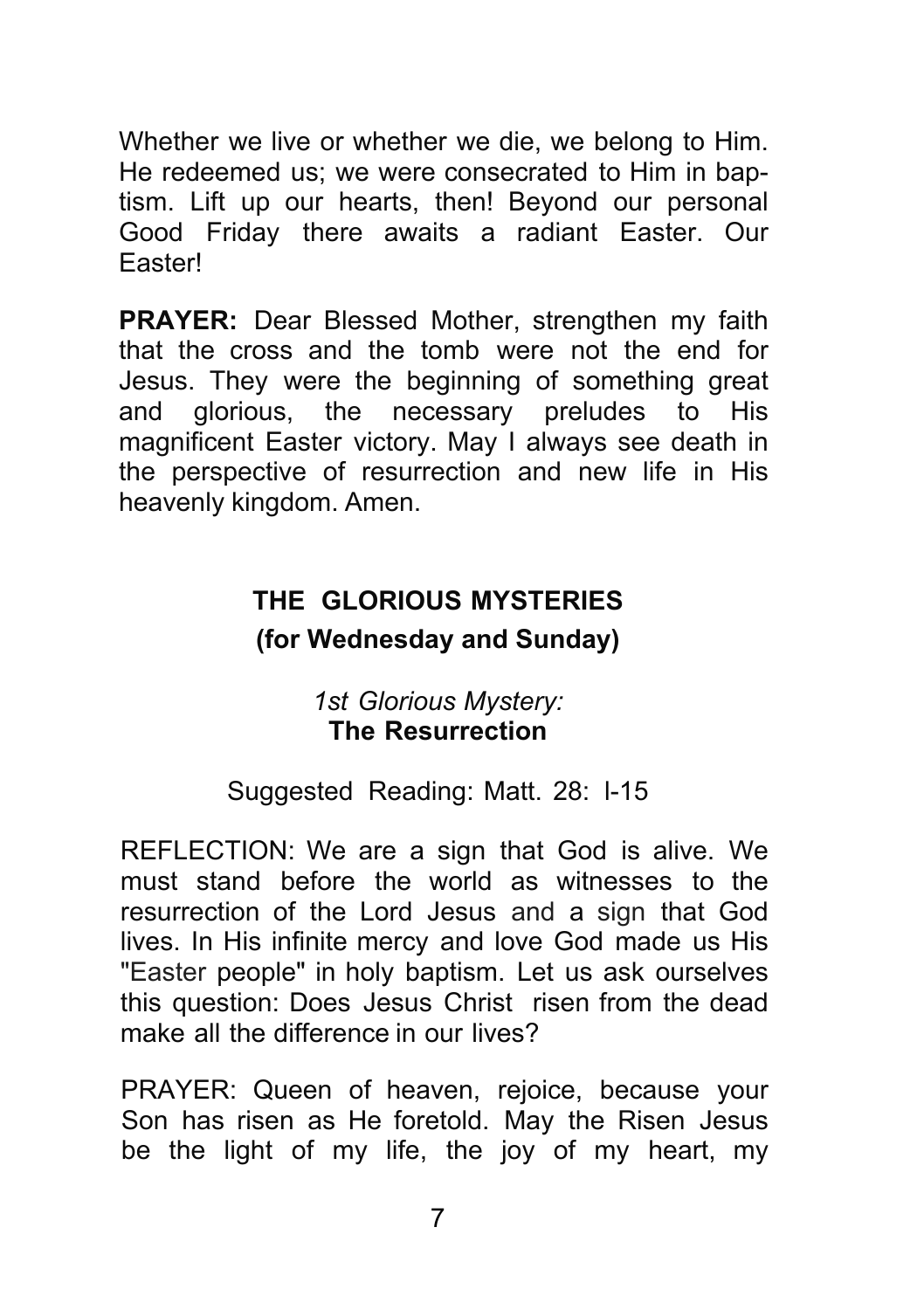constant intercessor at the Father's right hand. May I be willing to suffer with Christ that I may be glorified with Him. Amen.

### *2nd Glorious Mystery:* **The Ascension**

Suggested Reading: Acts 1: 1-14

REFLECTION: The people of God are like the men of Galilee who stood looking up to heaven. We, His people, know that heaven is the holy city to which we journey as pilgrims. May we all advance in joyful hope; and confident that God will keep His word and glorify us for all eternity.

PRAYER: Dear Blessed Mother, I know by faith that Christ has opened the gates of heaven. He is even now preparing a place for each of His servants. Help us always with your maternal and merciful aid, dear Mother of God, that we may be faithful until we come to the glory of His presence. Amen.

### *3rd Glorious Mystery:* **The Coming of the Holy Spirit**

Suggested Reading: Acts 2: 2-41

**REFLECTION:** There is a sense in which Pentecost is an ongoing miracle. Christ is continually sending His Spirit to make His followers better Christians, more effective witnesses, more authentic lovers of God and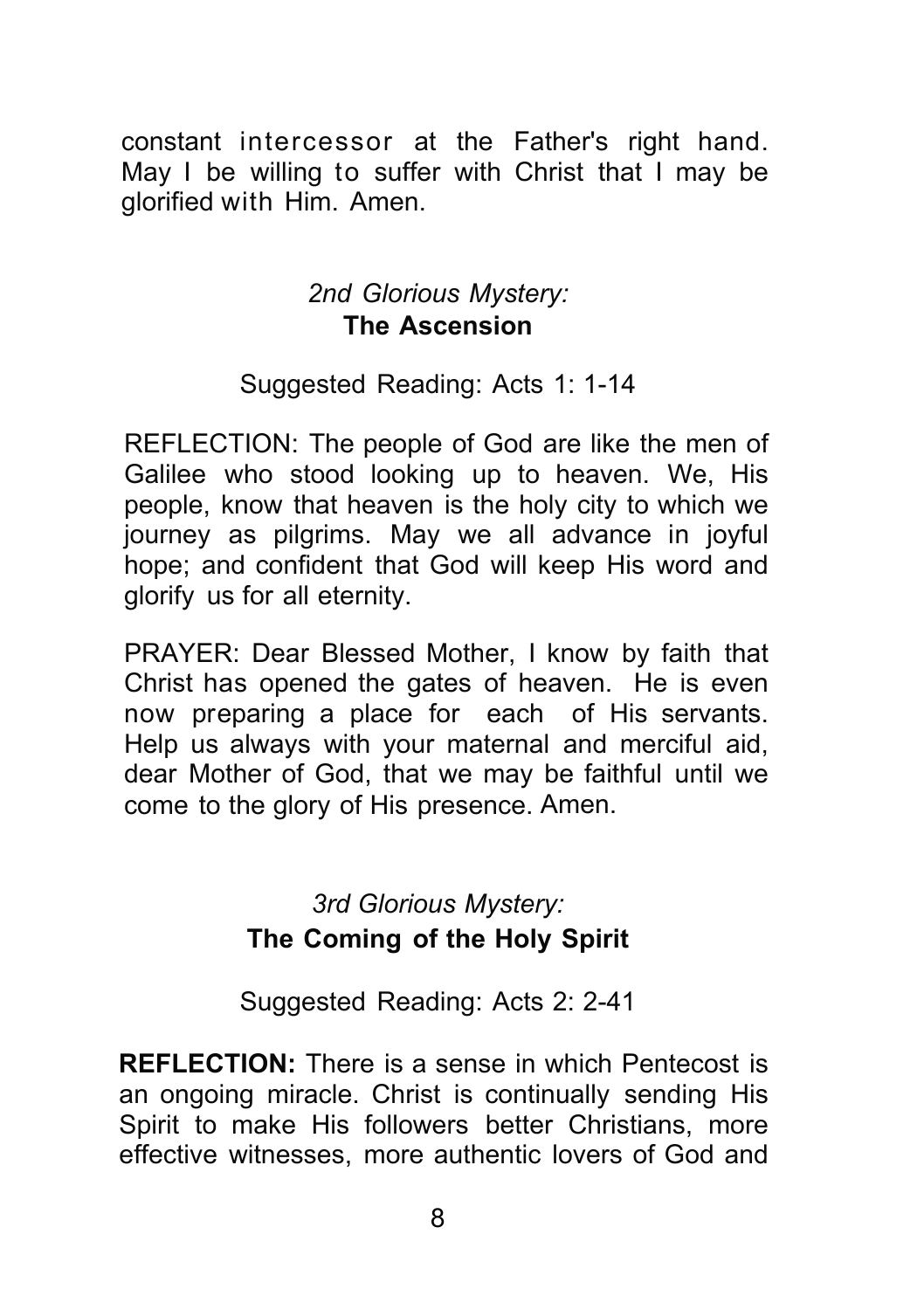of God's children. The more receptive we are, the more the Holy Spirit will work in us and through us for God's honor and glory.

**PRAYER:** Dear Blessed Mother, it was after the Holy Spirit first came upon you that the Son of the Most High took flesh and form within your chaste body. May I remember always that it is with your cooperation, together with the same Blessed Spirit, that Christ wills to be formed in me. Amen.

### *4th Glorious Mystery:* **The Assumption**

Suggested Reading: Judith 13: 17-20

**REFLECTION:** As our thoughts tum heavenward, consider a few statements of the saints: St. Bonaventure: "The gates of heaven will open to all who confide in Mary's protection." St. Fulgentius: "Confidence in Mary is a ladder uniting heaven and earth." St. John Damascene: "To serve the Queen of heaven is already to reign there."

**PRAYER:** Dear Blessed Mother, enthroned in the Father's kingdom, you reign gloriously with your Son, our Savior Jesus Christ. Pray for us that we may believe more firmly in the reality of heaven and desire it more earnestly. In death's hour welcome us with your Son so that we may dwell with Him forever. Amen.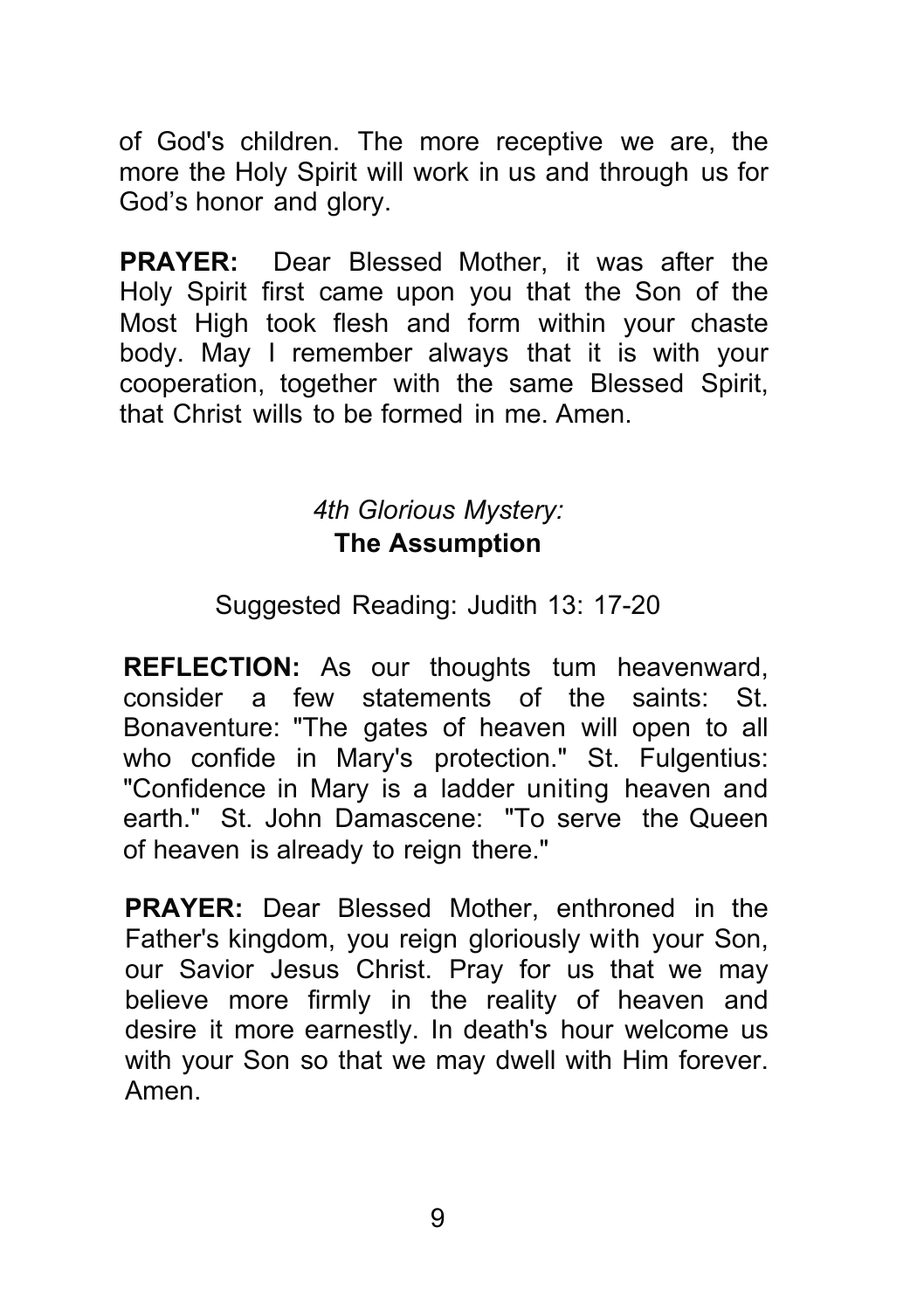# *5th Glorious Mystery:* **The Coronation of Our Lady**

Suggested Reading: 1 Peter 1: 3-9

**REFLECTION:** We have "cause for rejoicing"- cause for "inexpressible joy touched with glory," as St. Peter said. An imperishable inheritance is kept in heaven for us. A crown of glory awaits us. Every day brings us closer to our inheritance in the everlasting kingdom.

**PRAYER:** Queen of heaven and earth, teach me how to apply the lessons of the Rosary mysteries to my life. When my last Rosary on earth is said, assist me with your maternal protection. May I safely reach the paradise where you reign with God forever. Please grant the same loving help to all those for whom our Blessed Redeemer purchased the rewards of eternal life. Amen.

### **THE LUMINOUS MYSTERIES (for Thursday)**

# *1st Luminous Mystery* **The Baptism in the Jordan**

*Fruit: Submission to the Will of the Father*

A. "And when Jesus had been baptized, he at once came up from the water, and suddenly the heavens opened and he saw the Spirit of God descending like a dove and coming down on him. And suddenly there was a voice from heaven, 'This is my Son, the Beloved; my favor rests on him."' (Mt 3:16-17)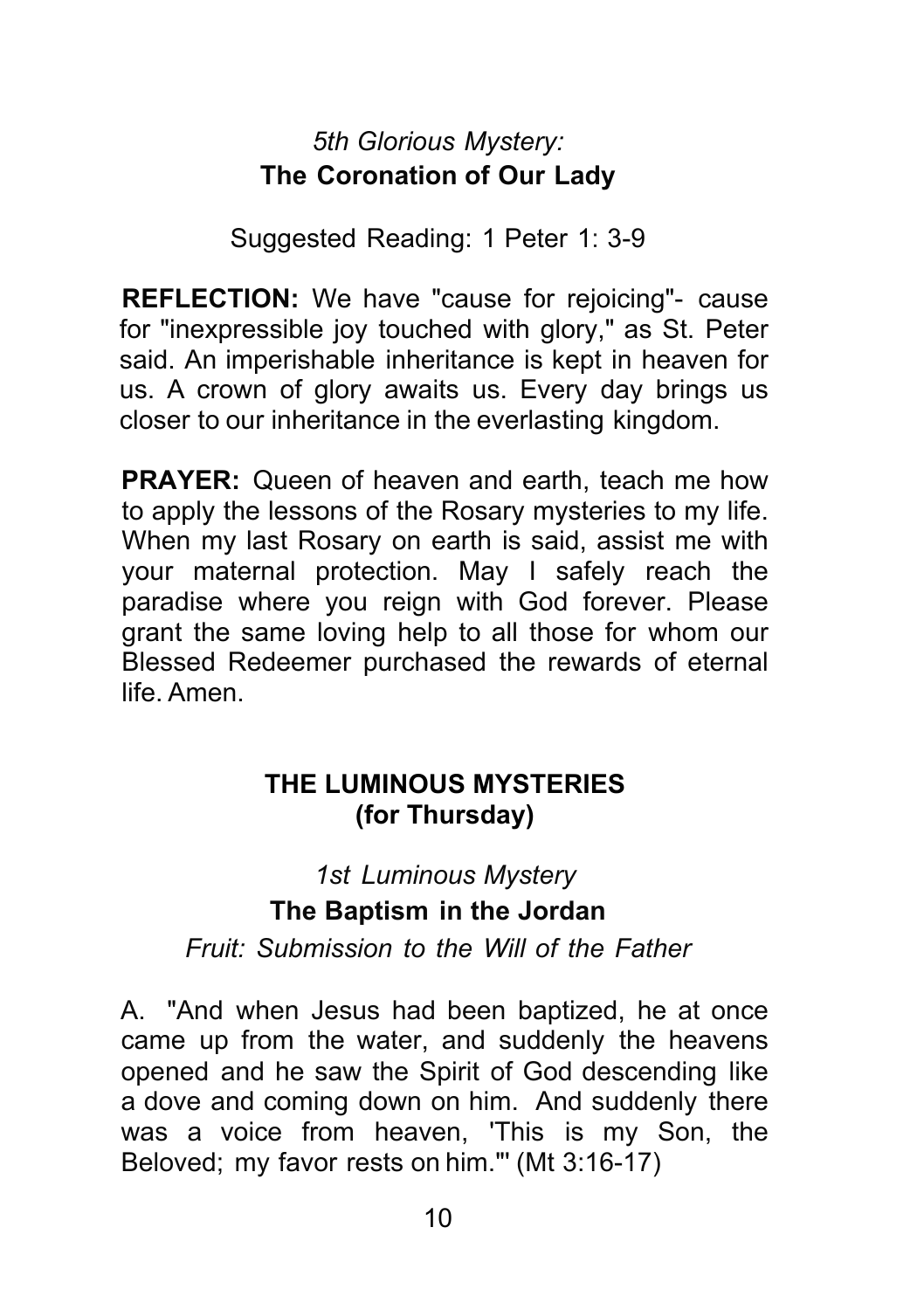B. "The Baptism in the Jordan is first of all <sup>a</sup> mystery of light. Here, as Christ descends into the waters, the innocent one who became 'sin' for our sake, the heavens open wide and the voice of the Father declares him the beloved Son, while the Spirit descends on him to invest him with the mission which he is to carry out." (R.V.M., Pope John Paul II)

C. "Understand then how your true act of consecration is that of baptism. By this sacrament, instituted by Jesus, grace is communicated to you, placing you in an order of life higher than your own, namely the supernatural life. Through this you participate in the divine nature, you enter into a communion of love with God, and your actions, accordingly, have a new value exceeding that of your nature, because they have a value which is truly divine." (#287ij)

#### *2nd Luminous Mystery*

#### **The Self-Manifestation at the Wedding** of Cana *Fruit: Virtue of Faith*

A. "...the mother of Jesus said to him, 'They have no wine.' Jesus said,

'Woman, what do you want from me? My hour has not come yet.' His mother said to the servants, *'Do whatever he tells you.'" (Jn 2:4-6)*

B. "Another mystery of light is the first of the signs, given at Cana, when Christ changes water into wine and opens the hearts of the disciples to faith, thanks to the intervention of Mary, the first among believers." (R.V.M., Pope John Paul II)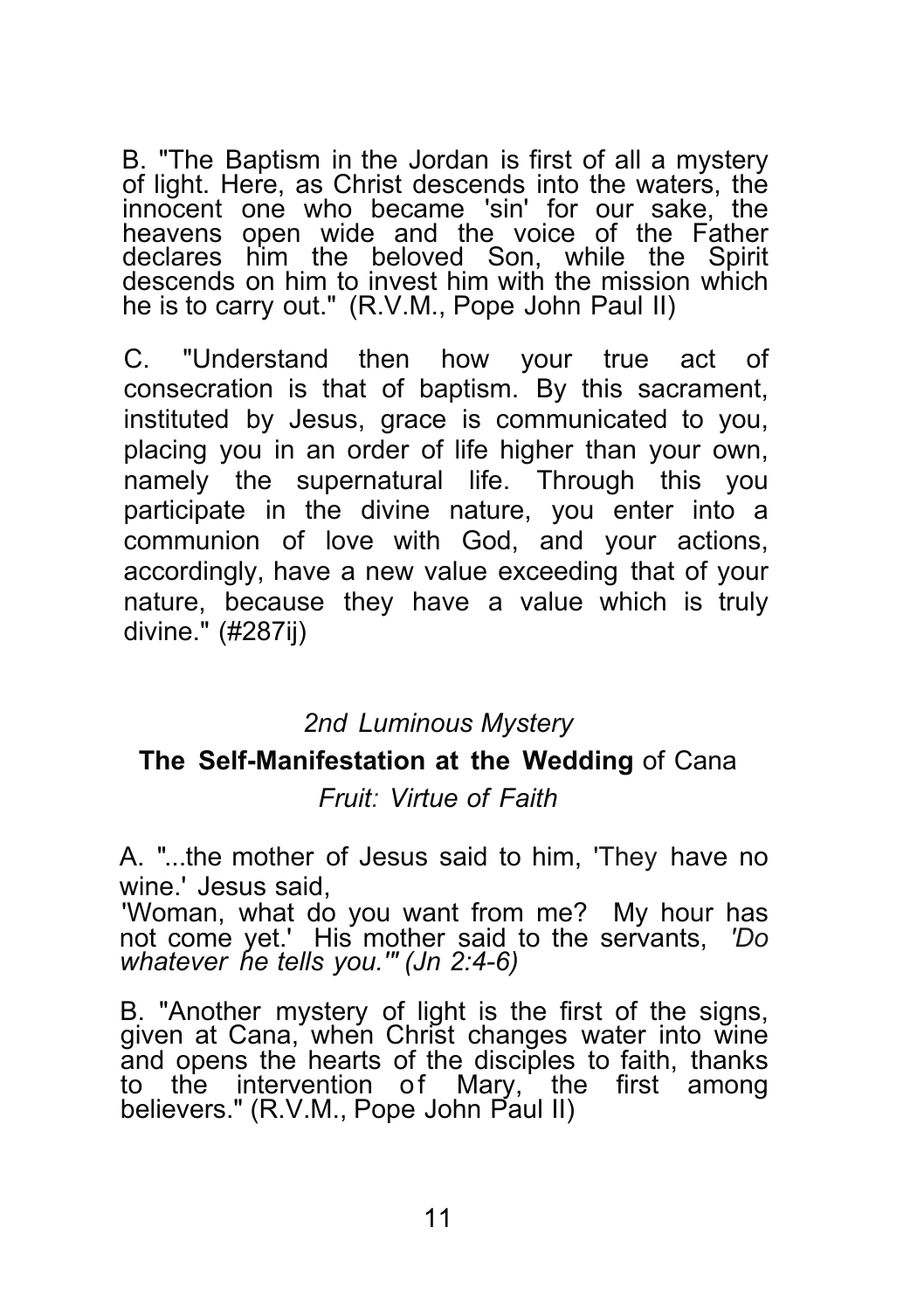C. "When you invite me to pray for you, I accede to your request and mingle my voice with yours, and I unite my prayer to yours. (...) What I ask for I always obtain, because Jesus can never say *no* to what his Mother requests of Him." (275 j,l)

### *3rd Luminous Mystery*

#### **The Proclamation of the Kingdom with the Call to Conversion**

#### *Fruit: Sincere Repentance*

A. "After John had been arrested, Jesus went into Galilee. There he proclaimed the gospel from God saying, 'The time is fulfilled, and the kingdom of God is close at hand. Repent, and believe the gospel.' " (Mk 1:14-15)

B. "Another mystery of light is the preaching by which Jesus proclaims the coming of the Kingdom of God, calls to conversion and forgives the sins of all who draw near to him in humble trust: the inauguration of that ministry of mercy which he continues to exercise until the end of the world, particularly through the Sacrament of Reconciliation which he has entrusted to his Church." (R.V.M., Pope John Paul II)

C. *"I am the Mother of the Second Evangelization.* I am guiding you as a star along the bright way of fidelity to Christ and to his Gospel. You need to return to a belief in the Gospel of Jesus." (467h)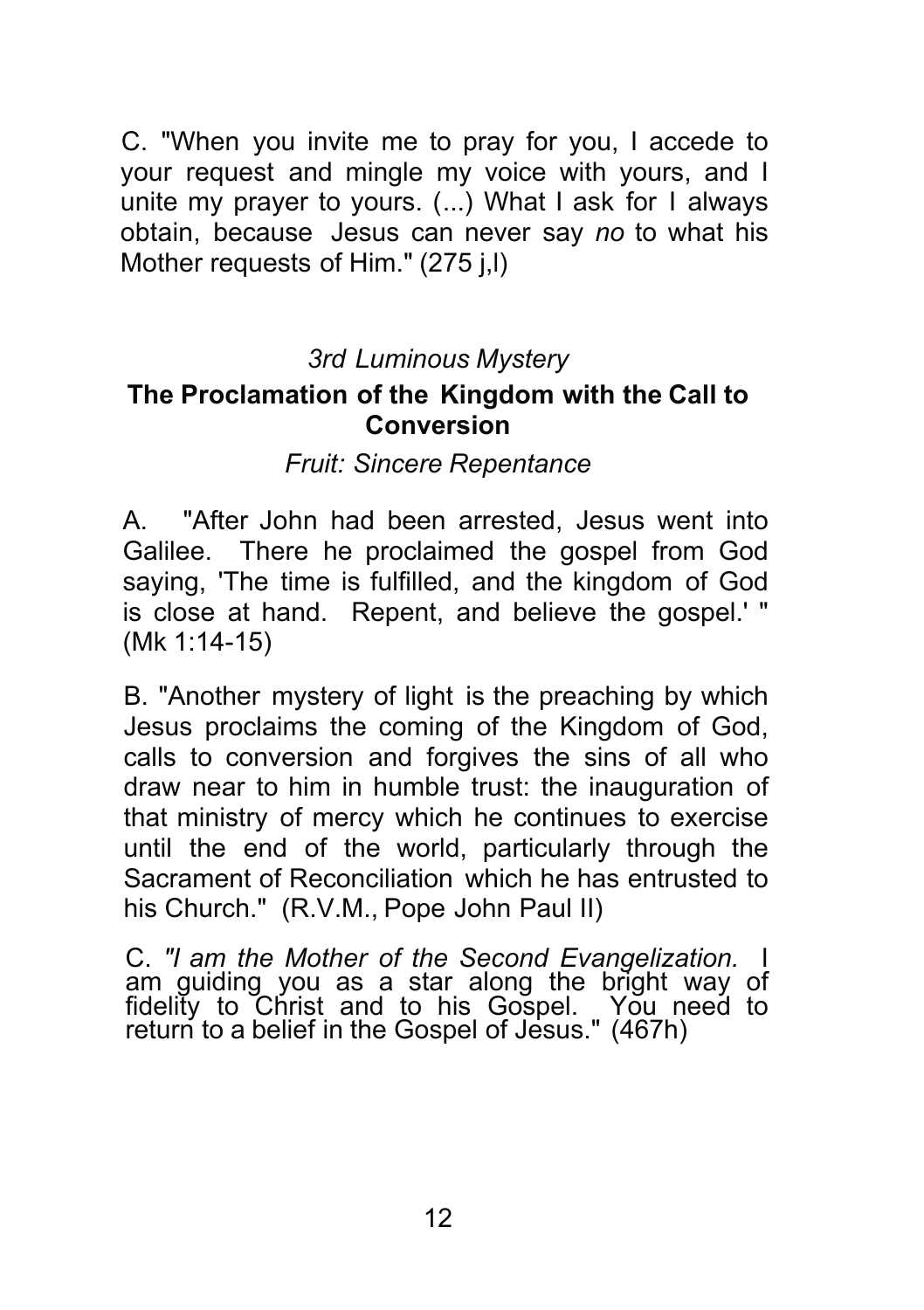#### 4th Luminous Mystery **The Transfiguration** Fruit: Virtue of Hope

A. "A voice came from the cloud saying, 'This is my Son, the Chosen One. Listen to him.' " (Lk 9:35)

B. "The mystery of light *par excellence* is the Transfiguration, tradition- ally believed to have taken place on Mount Tabor. The glory of the Godhead shines forth from the face of Christ as the Father commands the astonished Apostles to 'listen to Him' and to prepare to experience with him the agony of the Passion, so as to come with him to the joy of the Resurrection and a life transfigured by the Holy Spirit." (R.V.M., Pope John Paul II)

C. "As He was transfigured on Mount Tabor in the presence of the three Apostles, Peter, James and John, so also will He manifest Himself to you in the splendor of his divine glory, if you climb with me the holy mountain of humility and littleness, of love and purity, of silence and prayer." (597b)

> *5th Luminous Mystery* **The Institution of the Eucharist** *Fruit: Intimate Communion with God*

A. "Then he took bread, and when he had given thanks, he broke it and gave it to them, saying, 'This is my body given for you; do this in remembrance of me.' He did the same with the cup after supper, and said,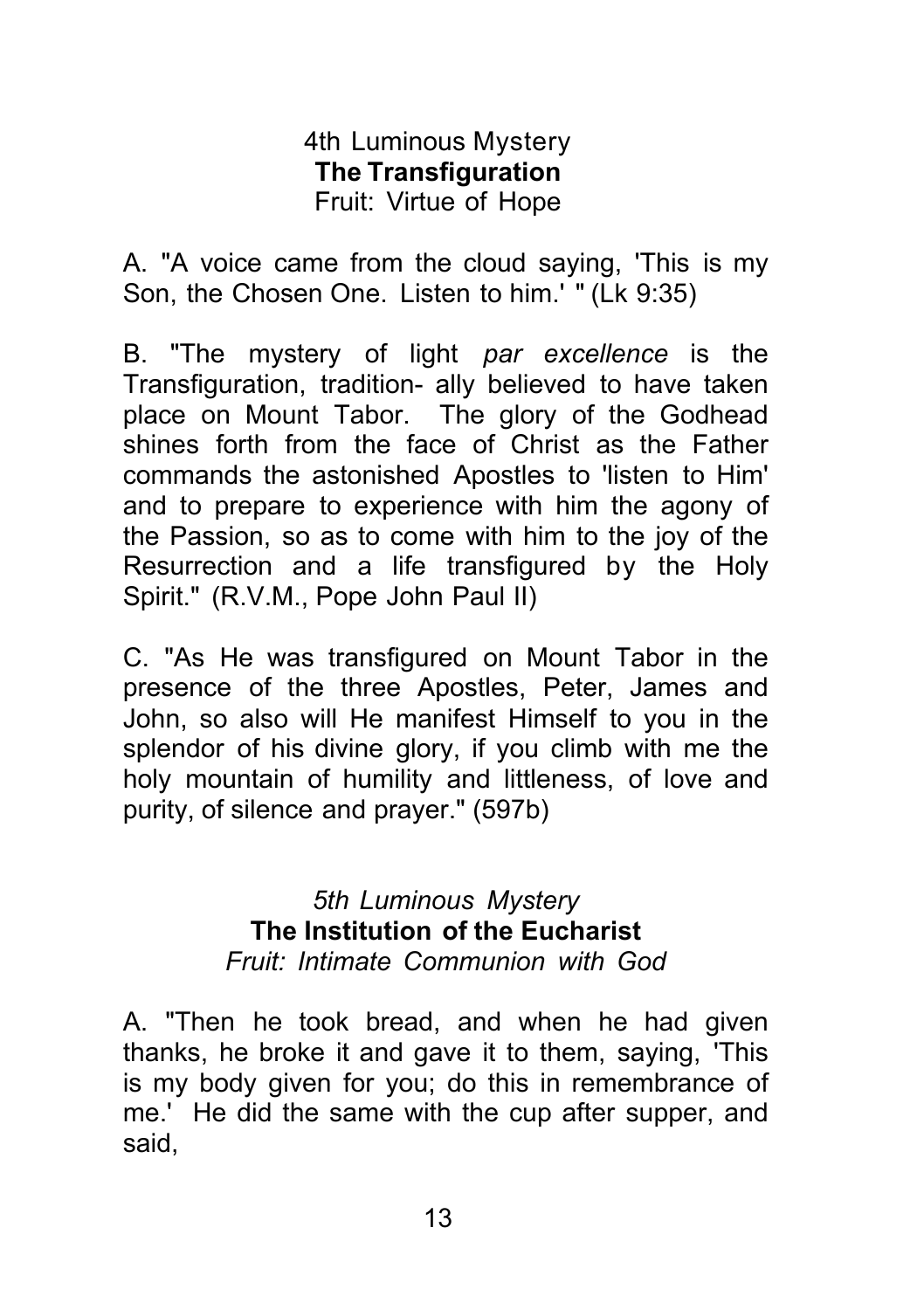'This cup is the new covenant in my blood poured out for you.' " (Lk 22:19-20)

B. "A final mystery of light is the institution of the Eucharist, in which Christ offers his body and blood as food under the signs of bread and wine, and testifies 'to the end' his love for humanity, for whose salvation he will offer himself in sacrifice." (R.V.M., Pope John Paul II)

C. "Enter *into the cenacle of his divine love,* to savor all the sweetness. of this Last Supper. Jesus gives his body and his blood as spiritual food and drink for your new life. He wants thus to unite Himself intimately with each one of you, to the point of becoming totally one with you." (590d)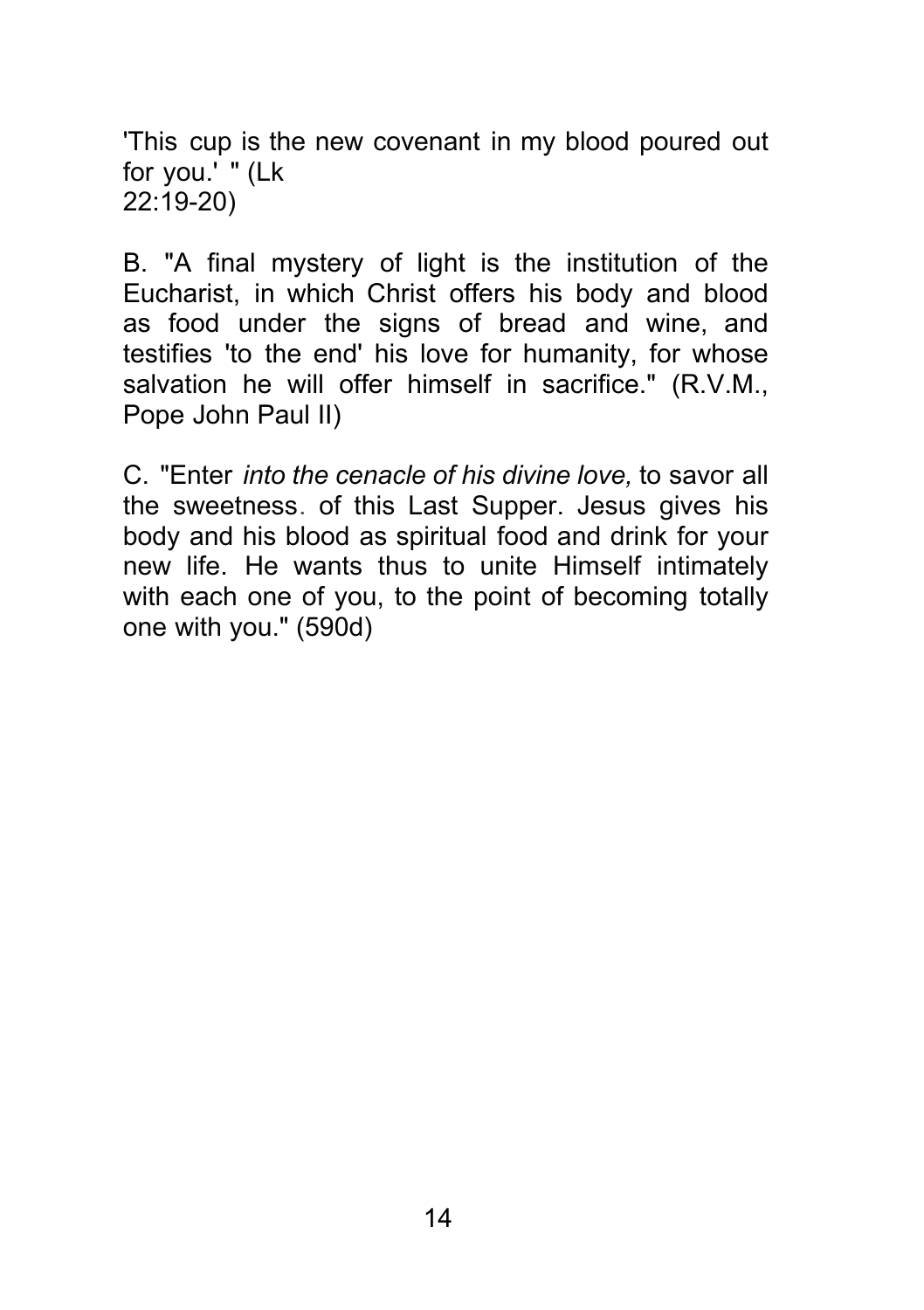Other Reflections and Prayers that could be used:

# THE JOYFUL MYSTERIES

#### **1. The Annunciation of Our Lord**

The angel said to Mary, "You shall conceive and bear a son and give him the name Jesus. And he will be called Son of the Most High." Lk 1: 31-32

Fruit of the Mystery: Humility

### **2.The Visitation**

"Blessed are you among women and blessed is the fruit of your womb. Blessed is she who trusted that the Lord's words to her would be fulfilled." Lk 1: 42 & 45

Fruit of the Mystery: Love of Neighbor

#### **3. The Nativity of Jesus**

While Mary and Joseph were in Bethlehem, "...she gave birth to her first-born son and wrapped him in swaddling clothes and laid him in a manger." Lk 2: 6-7

Fruit of the Mystery: Poverty

### **4.The Presentation in the Temple**

When the days came for their purification according to the law of Moses, Mary and Joseph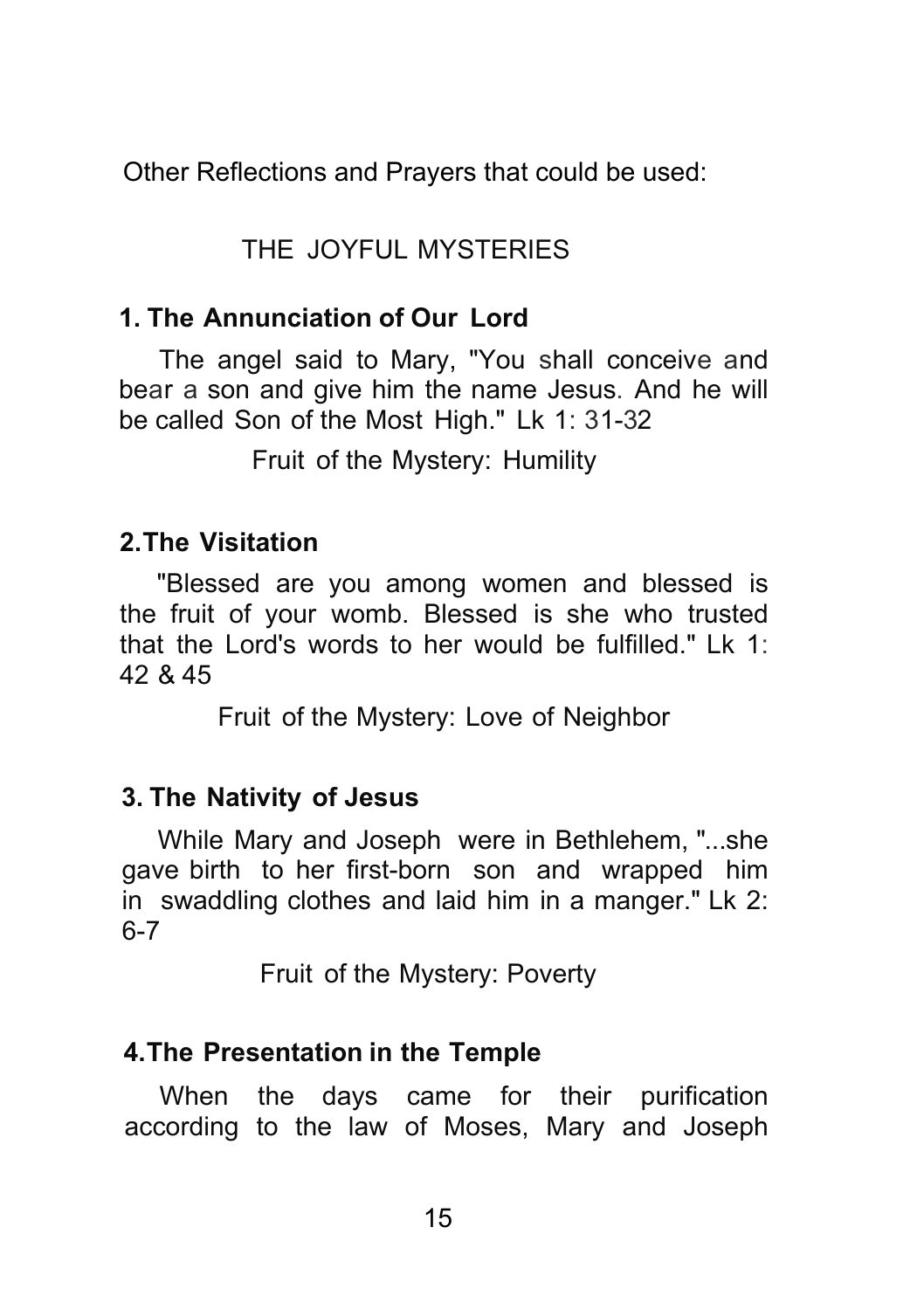brought Jesus up to Jerusa- lem so that he could be presented to the Lord. Lk 2: 22

#### Fruit of the Mystery: Obedience

#### **5.The Finding in the Temple**

"They came upon him in the temple sitting in the midst of the teachers, listening to them and asking<br>them questions. All who heard him were amazed." Lk  $2.46 - 47$ 

Fruit of the Mystery: Joy in Finding Jesus

#### THE SORROWFUL MYSTERIES

#### **1. The Agony in the Garden**

"Jesus went with them to a place called Gethsemane. [...] He advanced a little and fell prostrate in prayer. 'My Father, if it is possible, let this cup pass me by.' " Mt 26: 36 & 39

Fruit of the Mystery: Sorrow for Sin

#### **2. The Scourging at the Pillar**

The people said, "Let his blood be upon us and upon our children." At that, he released Barabbas to them. Jesus, how- ever, he first had scourged. Mt27: 25-26

Fruit of the Mystery: Purity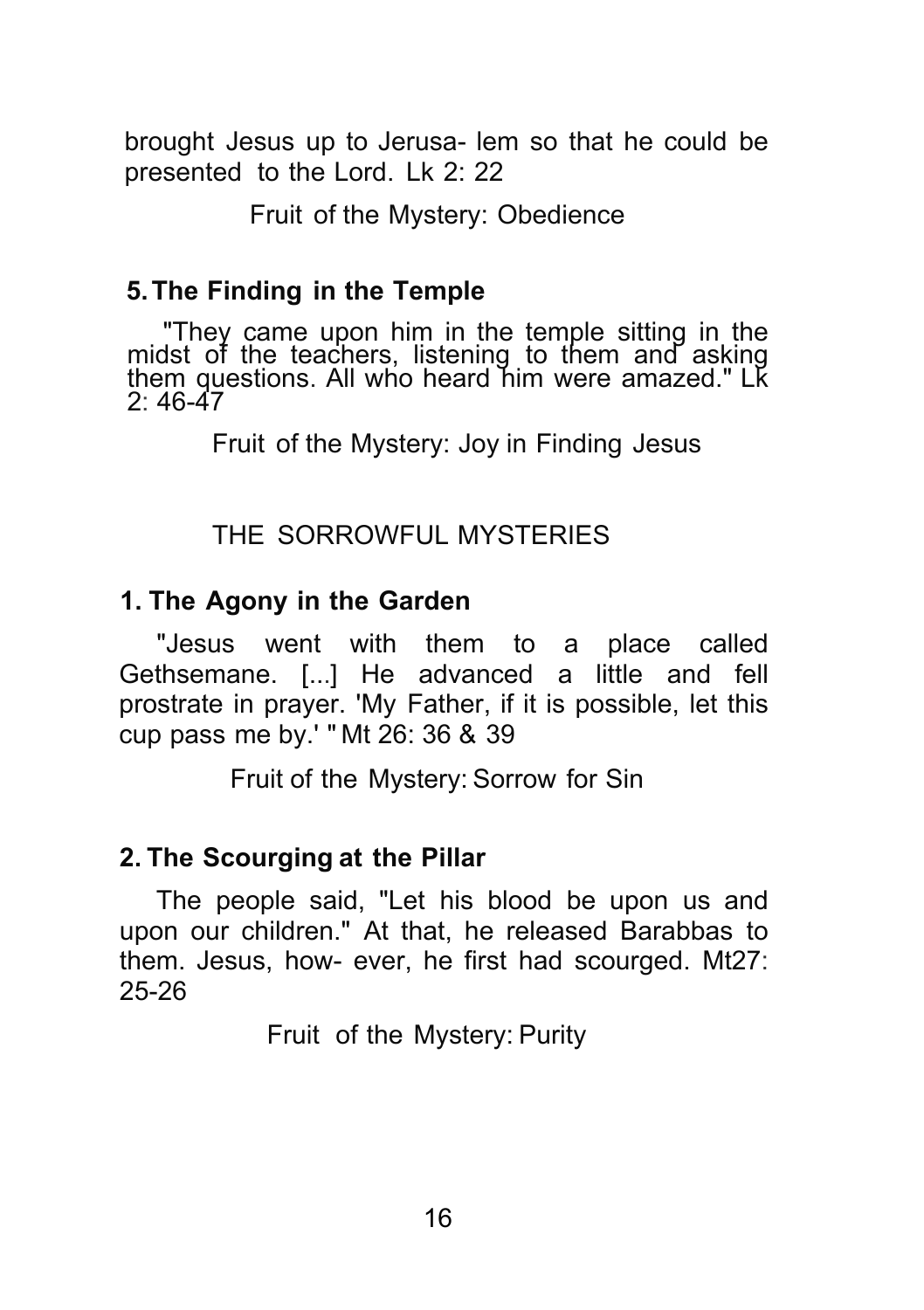### **3. The Crowning with Thorns**

They stripped off his clothes and wrapped him in a scar- let cloak. Weaving a crown out of thorns, they fixed it on his head and began to mock him. Mt 27: 28- 29

Fruit of the Mystery: Courage

# **4. The Carrying of the Cross**

Jesus was led away, and carrying the cross by himself, went out to what is called the Place of the Skull. There they crucified him. Jn 19: 17-18

Fruit of the Mystery: Patience

# **5.The Crucifixion and Death**

The curtain in the sanctuary was tom in two. Jesus ut- tered a loud cry and said, "Father, into Your hands I commend my spirit." After this, he expired. Lk 23: 45-46

Fruit of the Mystery: Perseverance

THE GLORIOUS MYSTERIES

### **1. The Resurrection of Our Lord**

The angel spoke, "Do not be frightened. l know you are looking for Jesus the crucified, but he is not here. He has been raised, exactly as he promised." Mt 28: 5-6

Fruit of the Mystery: Faith